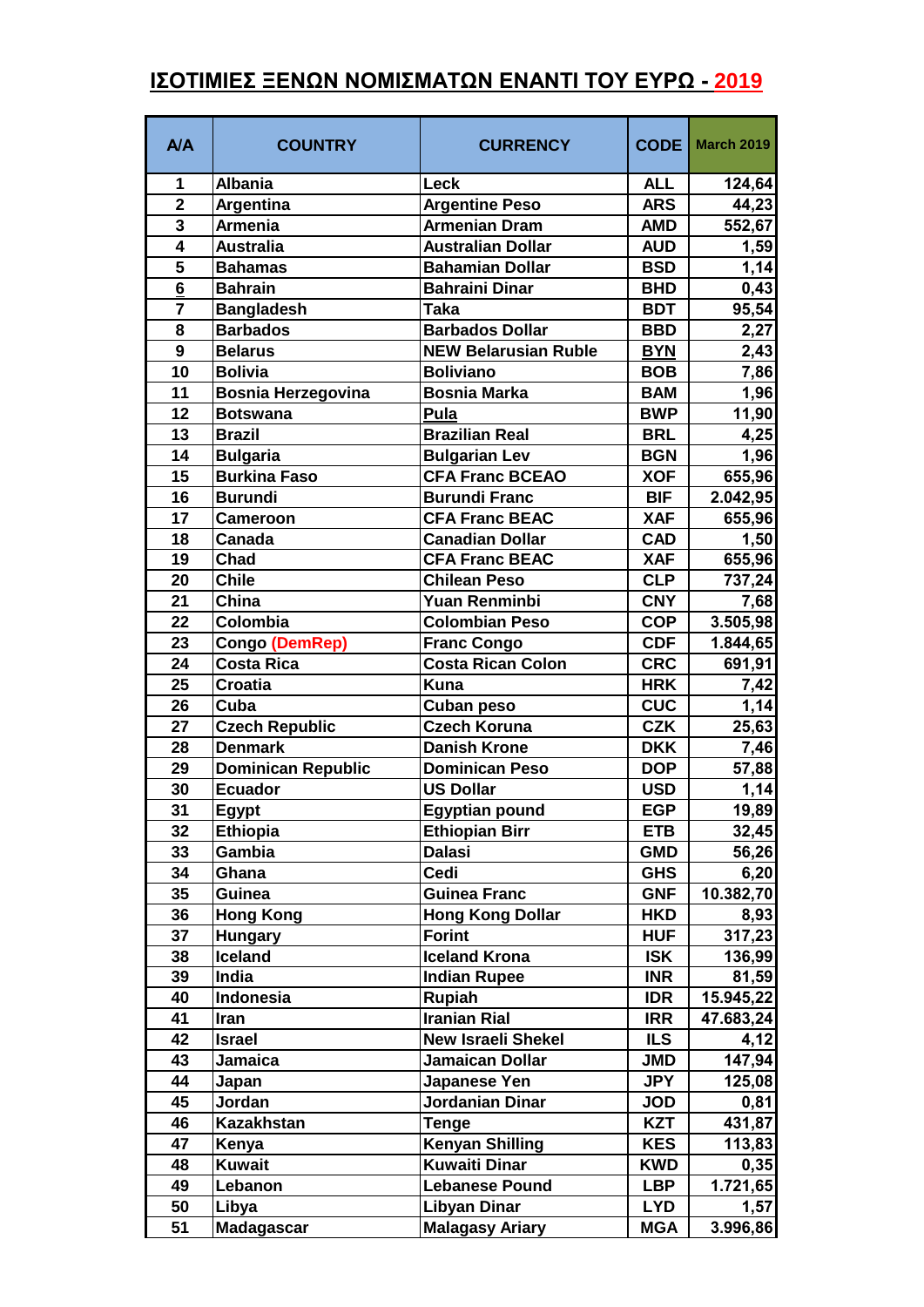| <b>A/A</b> | <b>COUNTRY</b>                | <b>CURRENCY</b>               | <b>CODE</b> | <b>March 2019</b> |
|------------|-------------------------------|-------------------------------|-------------|-------------------|
| 52         | <b>Malawi</b>                 | <b>Kwacha</b>                 | <b>MWK</b>  | 832,31            |
| 53         | <b>Malaysia</b>               | <b>Malaysian Ringgit</b>      | <b>MYR</b>  | 4,63              |
| 54         | <b>Maldive Is.</b>            | <b>Rufiyaa</b>                | <b>MVR</b>  | 17,73             |
| 55         | <b>Mauritania</b>             | Ouguiya                       | <b>MRU</b>  | 40,77             |
| 56         | <b>Mauritius</b>              | <b>Maur Rupee</b>             | <b>MUR</b>  | 38,69             |
| 57         | <b>Mexico</b>                 | Mexican Peso                  | <b>MXN</b>  | 21,80             |
| 58         | <b>Moldova</b>                | <b>Moldovan Leu</b>           | <b>MDL</b>  | 19,52             |
| 59         | <b>Mongolia</b>               | <b>Tugrik</b>                 | <b>MNT</b>  | 2.995,57          |
| 60         | <b>Morocco</b>                | <b>Moroccan Dirham</b>        | <b>MAD</b>  | 10,85             |
| 61         | <b>Mozambique</b>             | <b>Meticai</b>                | <b>MZN</b>  | 70,60             |
| 62         | <b>Namibia</b>                | <b>Namibian Dollar</b>        | <b>NAD</b>  | 15,75             |
| 63         | <b>Nepal</b>                  | <b>Nepalese Rupee</b>         | <b>NPR</b>  | 130,81            |
| 64         | <b>New Zealand</b>            | <b>New Zealand Dollar</b>     | <b>NZD</b>  | 1,65              |
| 65         | Nicaragua                     | Cordoba Oro                   | <b>NIO</b>  | 37,18             |
| 66         | <b>Niger Rep</b>              | <b>CFA Franc BCEAO</b>        | <b>XOF</b>  | 655,96            |
| 67         | <b>Nigeria</b>                | <b>Naira</b>                  | <b>NGN</b>  | 413,40            |
| 68         | <b>Norway</b>                 | <b>Norwegian Krone</b>        | <b>NOK</b>  | 9,71              |
| 69         | Oman                          | <b>Rial Omani</b>             | <b>OMR</b>  | 0,44              |
| 70         | <b>Pakistan</b>               | <b>Pakistan Rupee</b>         | <b>PKR</b>  | 160,26            |
| 71         | Panama                        | <b>Balboa</b>                 | <b>PAB</b>  | 1,14              |
| 72         | Peru                          | <b>Nuevo Sol</b>              | <b>PEN</b>  | 3,76              |
| 73         | <b>Philippines</b>            | <b>Philippine Peso</b>        | <b>PHP</b>  | 59,13             |
| 74         | <b>Poland</b>                 | <b>Zloty</b>                  | <b>PLN</b>  | 4,29              |
| 75         | Qatar                         | Qatari Riyal                  | QAR         | 4,14              |
| 76         | Romania                       | <b>New Leu</b>                | <b>RON</b>  | 4,76              |
| 77         | <b>Russia</b>                 | <b>Russian Ruble</b>          | <b>RUB</b>  | 75,51             |
| 78         | Rwanda                        | <b>Rwanda Franc</b>           | <b>RWF</b>  | 1.017,54          |
| 79         | Saudi Arabia                  | <b>Saudi Riyal</b>            | <b>SAR</b>  | 4,27              |
| 80         | <b>Senegal</b>                | <b>CFA Franc BCEAO</b>        | <b>XOF</b>  | 655,96            |
| 81         | <b>Serbia</b>                 | <b>Dinar</b>                  | <b>RSD</b>  | 119, 18           |
| 82         | <b>Seychelles</b>             | <b>Seychelles Rupee</b>       | <b>SCR</b>  | 15,59             |
| 83         | <b>Sierra Leone</b>           | Leone                         | <b>SLL</b>  | 9.851,46          |
| 84         | <b>Singapore</b>              | <b>Singapore Dollar</b>       | <b>SGD</b>  | 1,53              |
| 85         | <b>South Africa</b>           | Rand                          | <b>ZAR</b>  | 15,74             |
| 86         | <b>South Korea</b>            | Won                           | <b>KRW</b>  | 1.275,04          |
| 87         | Sri Lanka                     | <b>Sri Lanka Rupee</b>        | <b>LKR</b>  | 205,80            |
| 88         | <b>Sudan Rep</b>              | <b>Sudanise Pound</b>         | <b>SDG</b>  | 54,24             |
| 89         | <b>Swaziland</b>              | Lilangeni                     | <b>SZL</b>  | 15,75             |
| 90         | <b>Sweden</b>                 | <b>Swedish Krona</b>          | <b>SEK</b>  | 10,57             |
| 91         | <b>Switzerland</b>            | <b>Swiss Franc</b>            | <b>CHF</b>  | 1,13              |
| 92         | <b>Syria Arab Republic</b>    | <b>Syrian Pound</b>           | <b>SYP</b>  | 585,69            |
| 93         | <b>Special Drawing Rights</b> | <b>Special Drawing Rights</b> | <b>XDR</b>  | 0,81              |
| 94         | <b>Taiwan</b>                 | <b>Taiwan Dollar</b>          | <b>TWD</b>  | 35,25             |
| 95         | Tanzania                      | <b>Tanzanian Shilling</b>     | <b>TZS</b>  | 2.665,89          |
| 96         | <b>Thailand</b>               | <b>Baht</b>                   | THB         | 35,90             |
| 97         | <b>Tunisia</b>                | <b>Tunisian Dinar</b>         | <b>TND</b>  | 3,43              |
| 98         | Uganda                        | <b>Uganda Shilling</b>        | <b>UGX</b>  | 4.189,66          |
| 99         | <b>Ukraine</b>                | <b>Hryvnia</b>                | <b>UAH</b>  | 30,77             |
| 100        | <b>United Arab Emirates</b>   | <b>U.A.E. Dirham</b>          | <b>AED</b>  | 4,18              |
| 101        | <b>United Kingdom</b>         | <b>Pound Sterling</b>         | <b>GBP</b>  | 0,87              |
| 102        | <b>United States</b>          | <b>US Dollar</b>              | <b>USD</b>  | 1,14              |
| 103        | <b>Uruguay</b>                | Peso Uruguayo                 | <b>UYU</b>  | 37,26             |
| 104        | <b>Uzbekistan</b>             | Uzbekistan Sum                | <b>UZS</b>  | 9.556,43          |